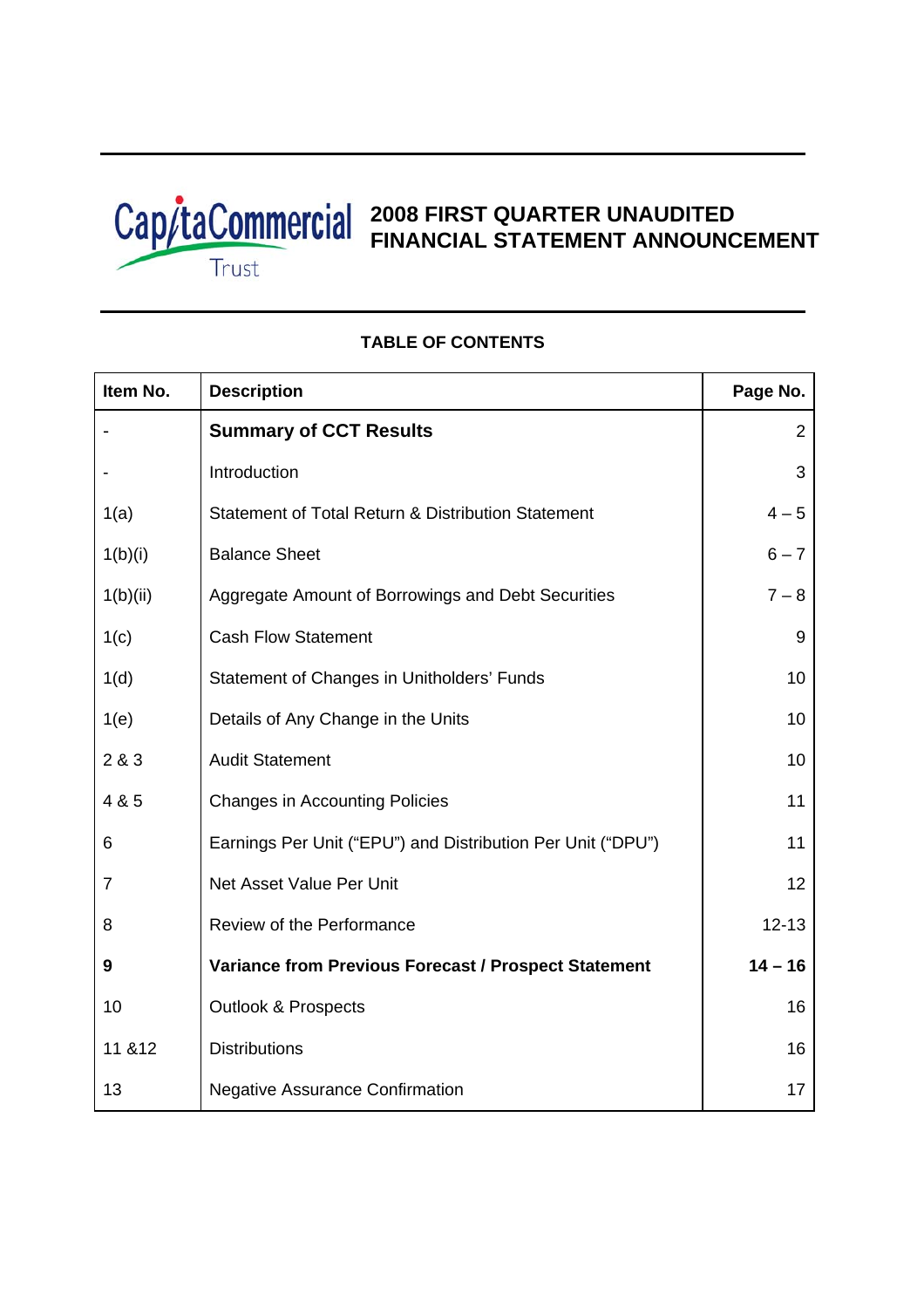| SUMMARY OF CCT RESULTS (1 January 2008 to 31 March 2008) |  |
|----------------------------------------------------------|--|
|----------------------------------------------------------|--|

|                                                                             | FY 2007                  | 1 January 2008 to 31 March 2008 |                                |                                |  |
|-----------------------------------------------------------------------------|--------------------------|---------------------------------|--------------------------------|--------------------------------|--|
|                                                                             | <b>Actual</b><br>S\$'000 | <b>Actual</b><br>S\$'000        | $\text{Forecast}^1$<br>S\$'000 | Favourable /<br>(Unfavourable) |  |
| Gross Revenue                                                               | 236,527                  | 71,195                          | 66,616                         | 6.9%                           |  |
| Net Property Income                                                         | 171,476                  | 49,626                          | 45,616                         | 8.8%                           |  |
| Distributable Income                                                        | 120,422                  | 35,858                          | 32,013                         | 12.0%                          |  |
| <b>Distribution Per Unit (cents)</b><br>For the period<br><b>Annualised</b> | 8.70c<br>8.70c           | 2.59c<br>10.42c                 | 2.31c<br>9.29c                 | 12.1%<br>12.2%                 |  |

### **Footnote**

(1) The forecast is based on management's forecast for the period 1 January 2008 to 31 March 2008. This, together with the forecast for the period 1 April 2008 to 31 December 2008, is the forecast shown in the CCT Circular to unitholders dated 5 November 2007 ("CCT Circular") for the acquisition of Wilkie Edge.

**For a meaningful analysis/comparison of the actual results against the forecast as stated in the CCT Circular, please refer to Section 9 of this Announcement.**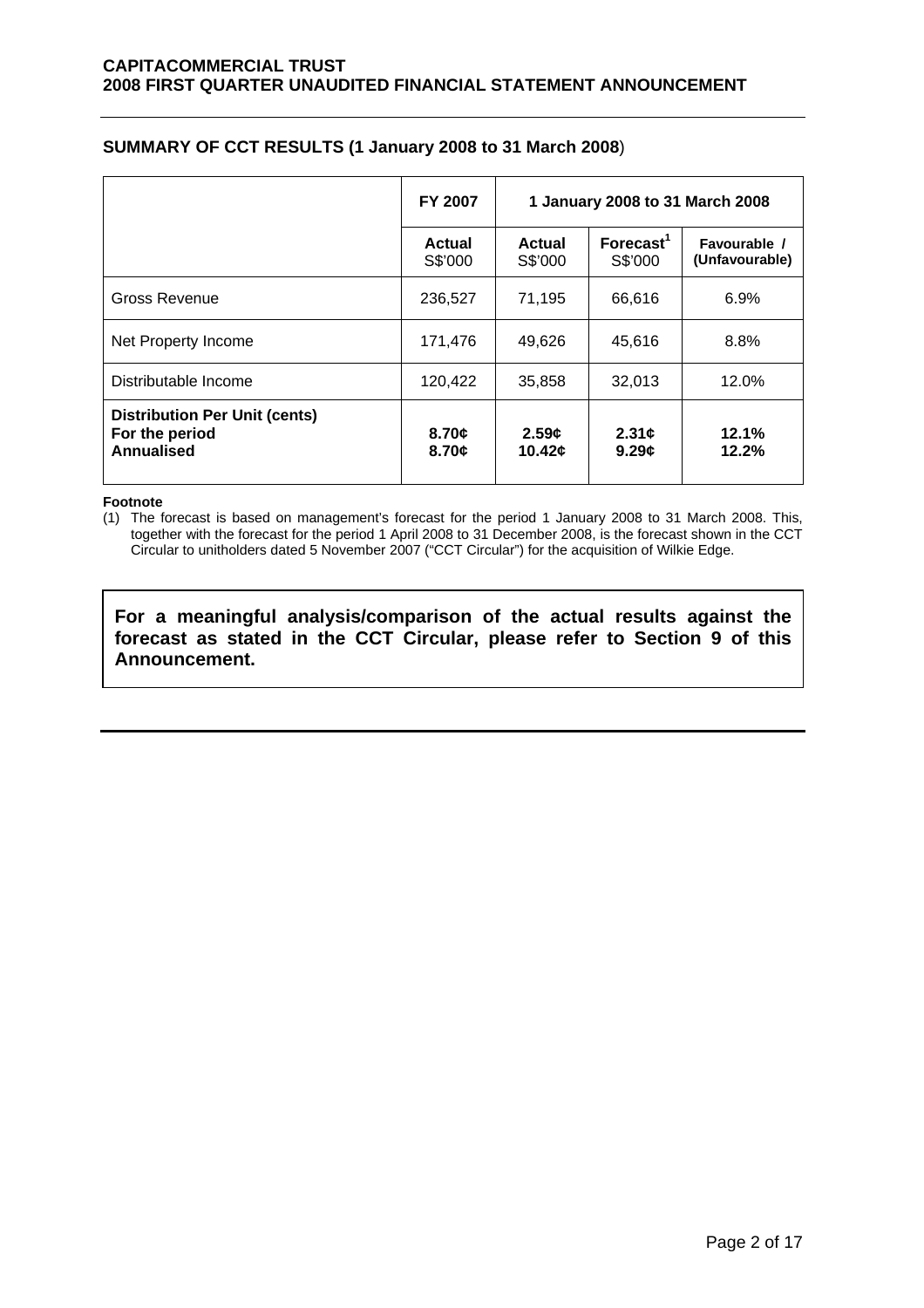# **INTRODUCTION**

CapitaCommercial Trust ("CCT") was established under a Trust Deed dated 6 February 2004 entered into between CapitaCommercial Trust Management Limited (as manager of CCT) (the "Manager") and HSBC Institutional Trust Services (Singapore) Limited (as trustee of CCT) (the "CCT Trustee"), as amended by the first supplemental deed dated 15 July 2005, the second supplemental deed dated 20 April 2006, the third supplemental deed dated 11 August 2006, the fourth supplemental deed dated 31 October 2007 and the first amending and restating deed dated 26 March 2008.

As at 31 March 2008, CCT's Singapore portfolio includes Capital Tower, 6 Battery Road, HSBC Building, Raffles City (through its 60% stake in RCS Trust), Starhub Centre, Robinson Point, Bugis Village, Golden Shoe Car Park Market Street Car Park and Wilkie Edge which is currently under development. CCT has a wholly-owned subsidiary, CCT MTN Pte. Ltd. ("CCT MTN"), to provide treasury services, including on-lending the proceeds from the issuance of notes under an unsecured multi-currency medium term note programme to CCT.

In Malaysia, CCT has a 30% stake in Quill Capita Trust ("QCT") as well as a 7.4% stake (with commitment of US\$20 million) in the Malaysia Commercial Development Fund ("MCDF"). QCT is a Malaysia-listed real estate investment trust focused on acquiring and investing in commercial properties in Malaysia. MCDF is an opportunistic fund to invest in real estate development properties primarily in Kuala Lumpur and the Klang Valley, with an expected gross development value of more than US\$1 billion (about S\$1.4 billion).

On 26 March 2008, George Street Pte. Ltd. (the "Vendor"), an indirect wholly-owned subsidiary of CapitaLand Limited ("CapitaLand"), has granted the CCT Trustee a call option for the acquisition of 1 George Street, which is located at 1 George Street, Singapore 049145, at a purchase price of S\$1.165 billion (the "Purchase Price"), and in this regard, the CCT Trustee has on 26 March 2008 entered into a call option agreement (the "Call Option Agreement") with the Vendor. Pursuant to the terms of the Call Option Agreement, the Vendor undertakes to procure that CapitaLand Commercial Limited ("CCL"), which is a wholly-owned subsidiary of CapitaLand and which holds 100% of the interest in the Vendor, shall negotiate and enter into a deed (the "Deed of Yield Protection") to provide yield protection to CCT to ensure a minimum net property income per annum of S\$49,512,500, translating into a yield protection calculated at 4.25% per annum of the Purchase Price (the "Yield Protection") for a period of five years commencing from (and including) the date of completion of the sale and purchase of the Property ("Completion") and ending on the day immediately preceding the fifth anniversary of such date of Completion (which is expected to fall within 2013).

On a recurring basis, as the results of QCT are not expected to be announced in time for inclusion in CCT Group results for the same calendar quarter, CCT Group will equity account the results of QCT based on a 3-month lag time.

CCT Group results are after consolidating CCT MTN, equity accounting the interest in QCT and including its proportionate interest (60%) in RCS Trust on a line-by-line basis.

In the Trust results, the distributable income on a declared basis from RCS Trust and QCT are accounted for as "Investment Income".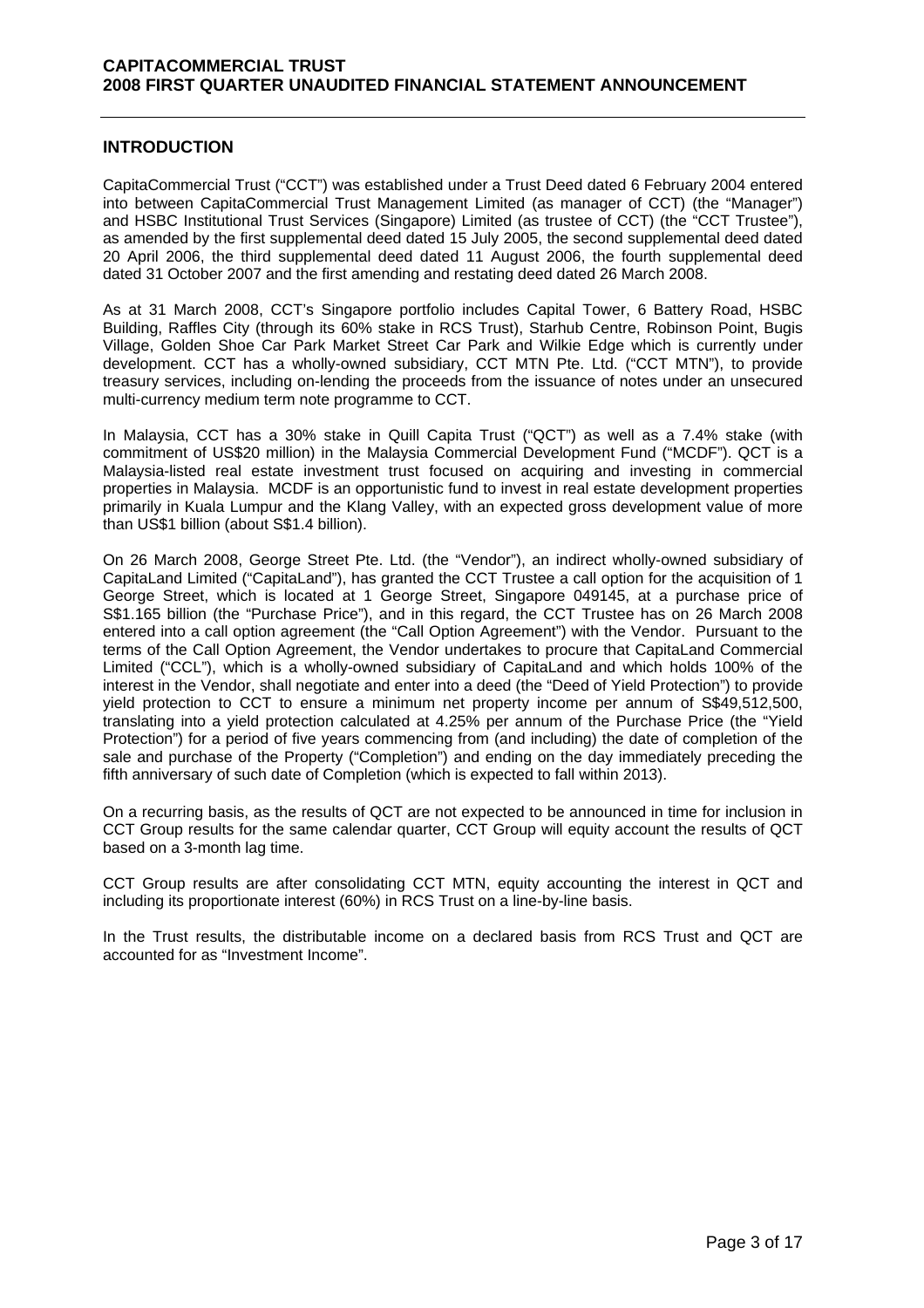| 1(a)(i) | Statement of Total Return & Distribution Statement (1Q 2008 vs 1Q 2007)      |
|---------|------------------------------------------------------------------------------|
|         | (For a review of the performance, please refer to paragraph 8 on page 12-13) |

|                                                     |                       | Group                 |             | <b>Trust</b>          |                       |             |
|-----------------------------------------------------|-----------------------|-----------------------|-------------|-----------------------|-----------------------|-------------|
|                                                     | 1Q<br>2008<br>S\$'000 | 1Q<br>2007<br>S\$'000 | Change<br>% | 1Q<br>2008<br>S\$'000 | 1Q<br>2007<br>S\$'000 | Change<br>% |
| <b>Statement of Total Return</b>                    |                       |                       |             |                       |                       |             |
| Gross rental income                                 | 64,968                | 52,319                | 24.2        | 37,837                | 28,220                | 34.1        |
| Car park income                                     | 3,951                 | 3,710                 | 6.5         | 3,189                 | 3,080                 | 3.5         |
| Other income                                        | 2,276                 | 1,935                 | 17.6        | 1,683                 | 1,452                 | 15.9        |
| <b>Gross revenue</b>                                | 71,195                | 57,964                | 22.8        | 42,709                | 32,752                | 30.4        |
| Property management fees                            | (1,958)               | (1,726)               | 13.4        | (848)                 | (703)                 | 20.6        |
| Property tax                                        | (9, 136)              | (4, 427)              | 106.4       | (6,088)               | (2, 281)              | 166.9       |
| Other property operating<br>expenses                | (10, 475)             | (8, 878)              | 18.0        | (6,655)               | (5, 121)              | 30.0        |
| <b>Property operating</b><br>expenses               | (21, 569)             | (15, 031)             | 43.5        | (13, 591)             | (8, 105)              | 67.7        |
| Net property income                                 | 49,626                | 42,933                | 15.6        | 29,118                | 24,647                | 18.1        |
| Interest income                                     | 213                   | 319                   | (33.2)      | 190                   | 106                   | 79.2        |
| Investment income                                   |                       |                       |             | $16,323^2$            | $12,464^3$            | 31.0        |
| Other income                                        |                       | 428                   | (100.0)     |                       | 428                   | (100.0)     |
| Loss from re-measurement of<br>derivatives $4$      | (7, 942)              | (4, 483)              | 77.2        | (7, 942)              | (4, 483)              | 77.2        |
| Manager's management fees                           | (3, 915)              | (3, 150)              | 24.3        | (2, 126)              | (1,590)               | 33.7        |
| <b>Trust expenses</b>                               | (284)                 | (841)                 | (66.2)      | (326)                 | (550)                 | (40.7)      |
| Borrowing costs                                     | (13, 334)             | (11, 745)             | 13.5        | (7, 741)              | (5,921)               | 30.7        |
| Net income before share of<br>profit of associate   | 24,364                | 23,461                | 3.8         | 27,496                | 25,101                | 9.5         |
| Share of profit of associate<br>(net of tax)        | 912                   |                       | Nm          |                       |                       |             |
| Total return for the period<br>before tax           | 25,276                | 23,461                | 7.7         | 27,496                | 25,101                | 9.5         |
| Income tax                                          |                       | $(32)^{6}$            | (100.0)     | $-5$                  | $\overline{.}^5$      |             |
| Total return for the period<br>after tax            | 25,276                | 23,429                | 7.7         | 27,496                | 25,101                | 9.5         |
| <b>Distribution Statement</b>                       |                       |                       |             |                       |                       |             |
| Net income before share of<br>profit of associate   | 24,364                | 23,461                | 3.8         | 27,496                | 25,101                | 9.5         |
| Net tax adjustments <sup>7</sup>                    | 10,480                | 5,826                 | 79.9        | 8,362                 | 4,024                 | 107.8       |
| Other adjustments                                   | $1,014^8$             | $(39)^8$              | (2,700.0)   |                       | $123^9$               | (100.0)     |
| Income available for<br>distribution to unitholders | 35,858                | 29,248                | 22.6        | 35,858                | 29,248                | 22.6        |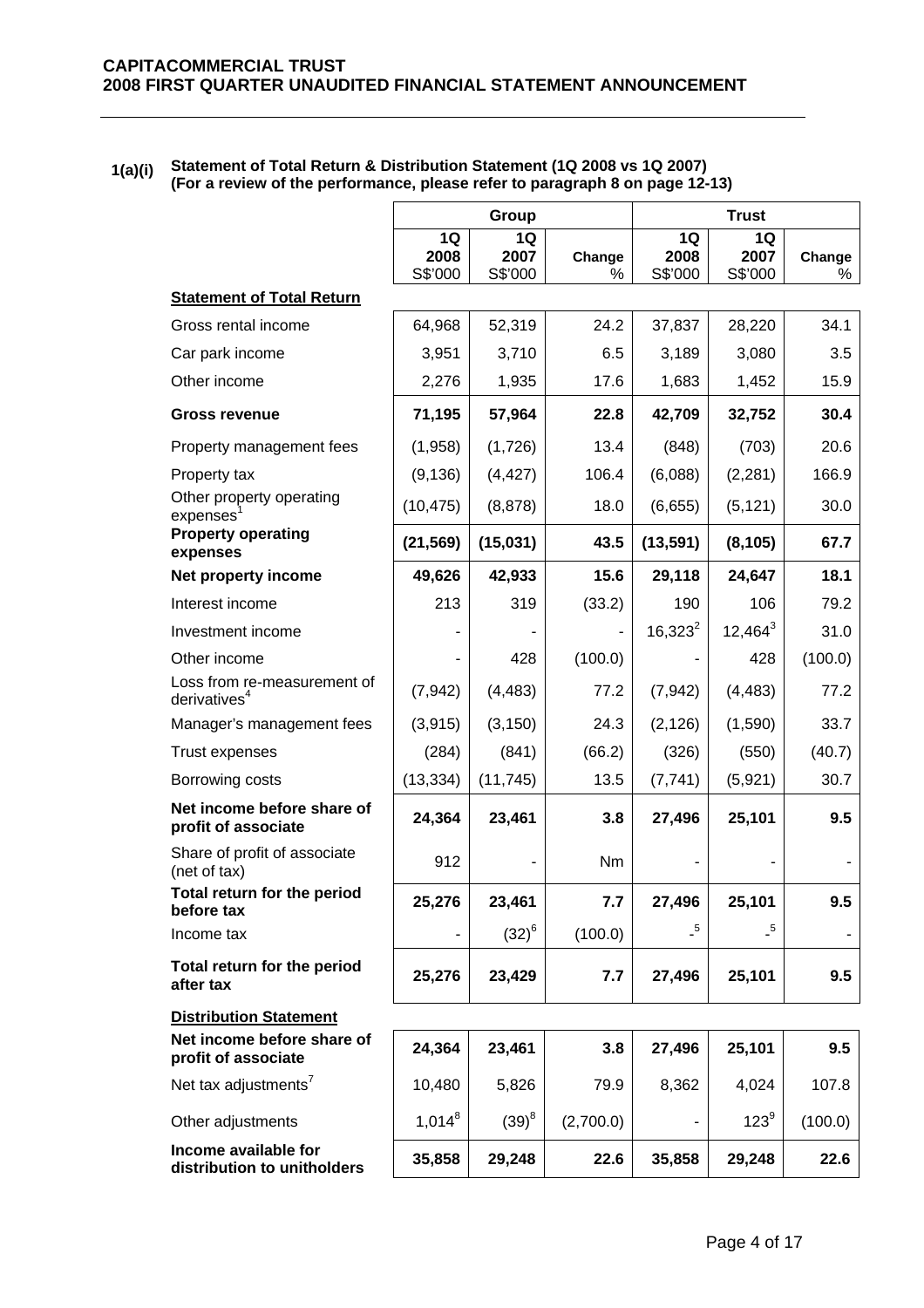### **Footnotes**

(1) Included as part of the other property operating expenses are the following:

|                                                           | Group   |                          |           | Trust   |         |        |
|-----------------------------------------------------------|---------|--------------------------|-----------|---------|---------|--------|
|                                                           | 1Q 2008 | 1Q 2007                  | Change    | 1Q 2008 | 1Q 2007 | Change |
|                                                           | S\$'000 | S\$'000                  | %         | S\$'000 | S\$'000 | $\%$   |
| Depreciation and amortisation*                            | 140     | 87                       | 60.9      | 78      | 36      | 116.7  |
| Allowance for doubtful debts and<br>bad debts written off | 142     | $\overline{\phantom{0}}$ | <b>Nm</b> | 142     | -       | Nm     |

\* Amortisation refers to the amortisation of tenancy works.

- (2) This relates to the income distributions from RCS Trust and QCT.
- (3) This relates to the interest income from the investment in junior bonds of Aragorn and the income distribution from RCS Trust.
- (4) This relates to the loss from re-measurement of fair values of interest rate swaps.
- (5) No income tax provision for the Trust as the distributable income to unitholders is based on 100% of taxable income available for distribution to unitholders.
- (6) The income tax provision is based on the relevant tax rates applicable to the subsidiary Aragorn.
- **Group Trust**  Non-tax deductible/(chargeable) items : **1Q 2008** S\$'000 **1Q 2007** S\$'000 **Change**   $\frac{0}{0}$ **1Q 2008** S\$'000 **1Q 2007** S\$'000 **Change**   $\frac{0}{6}$ Manager's management fee manager sinanagement ree  $\begin{vmatrix} 1,809 & 1,559 \end{vmatrix}$  16.0  $\begin{vmatrix} 20 & - \end{vmatrix}$  Nm Trustee's fees 166 120 38.3 118 76 55.3 Net proceeds from liquidation of ver proceeds non-inquidation of  $\begin{vmatrix} 1 & 428 \\ 1 & -1 \end{vmatrix}$  (428) (100.0) - (428) (100.0) (Gain)/Loss from re-measurement of derivatives 7,942 4,483 77.2 7,942 4,483 77.2 Temporary differences and other tax adjustments  $\frac{1}{2}$  and  $\frac{1}{2}$   $\frac{1}{2}$   $\frac{1}{2}$   $\frac{1}{2}$   $\frac{1}{2}$   $\frac{1}{2}$   $\frac{1}{2}$   $\frac{1}{2}$   $\frac{1}{2}$   $\frac{1}{2}$   $\frac{1}{2}$   $\frac{1}{2}$   $\frac{1}{2}$   $\frac{1}{2}$   $\frac{1}{2}$   $\frac{1}{2}$   $\frac{1}{2}$   $\frac{1}{2}$   $\frac{1}{2}$  Net tax adjustments 10,480 | 5,826 | 79.9 | 8,362 | 4,024 | 107.8
- (7) Included in the net tax adjustments are the following:

(8) This relates to the undistributed profit of the subsidiary CCT MTN and the distributed income received from QCT, the associate.

(9) This relates to the distributed income received from QCT, out of the pre-acquisition income.

Nm – not meaningful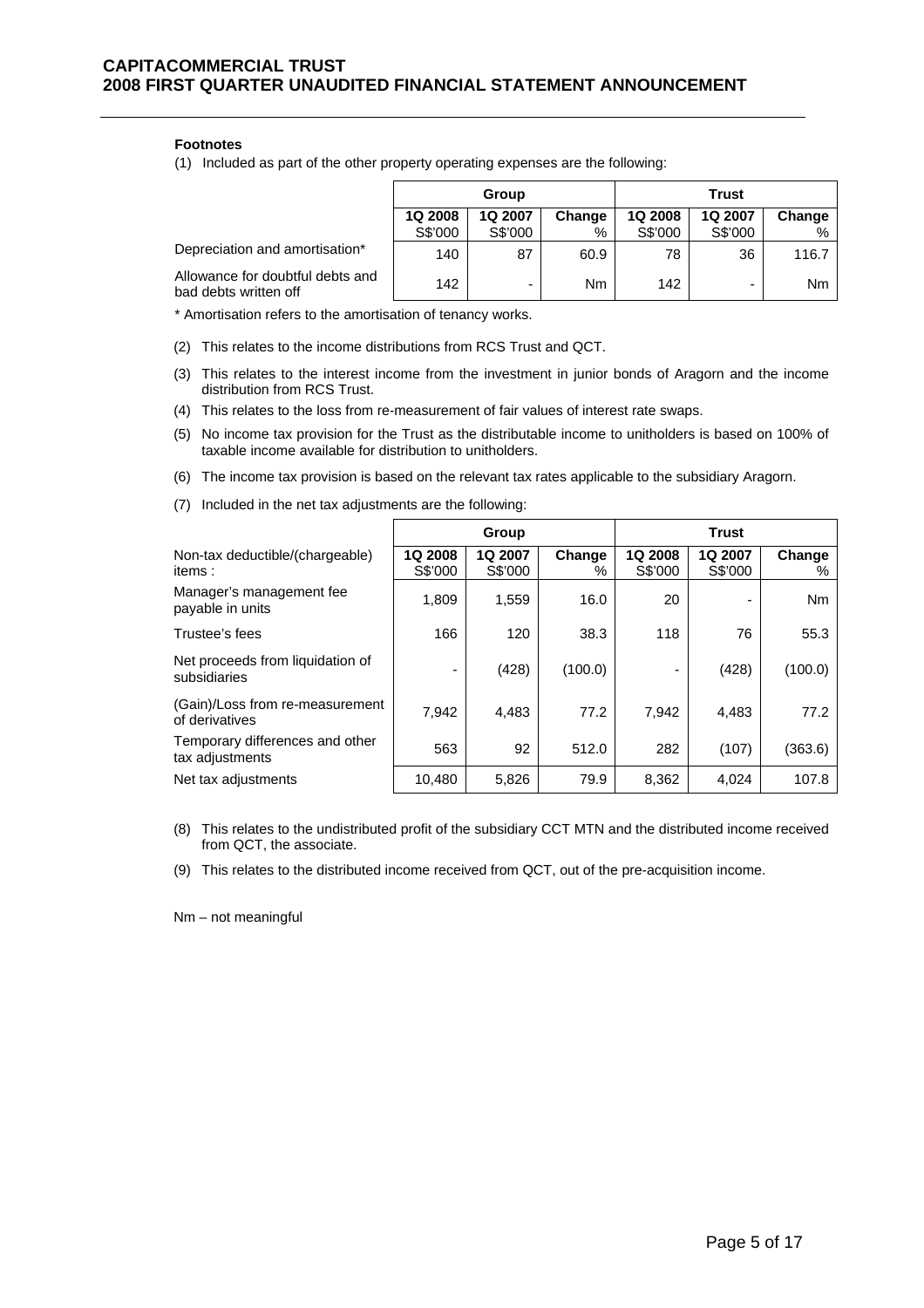# **1(b)(i) Balance Sheet as at 31 March 2008 vs 31 December 2007**

|                                                         | Group                  |                               | <b>Trust</b> |                        |                               |             |
|---------------------------------------------------------|------------------------|-------------------------------|--------------|------------------------|-------------------------------|-------------|
|                                                         | Mar<br>2008<br>S\$'000 | <b>Dec</b><br>2007<br>S\$'000 | Change<br>%  | Mar<br>2008<br>S\$'000 | <b>Dec</b><br>2007<br>S\$'000 | Change<br>% |
| <b>Non-current assets</b>                               |                        |                               |              |                        |                               |             |
| Plant and equipment                                     | 1,094                  | 1,094                         |              | 657                    | 596                           | 10.2        |
| Investment properties                                   | 5,120,799              | 5,109,950                     | 0.2          | 3,559,282              | 3,558,350                     |             |
| Investment in subsidiary <sup>1</sup>                   |                        |                               |              |                        |                               |             |
| Investment in associate <sup>2</sup>                    | 65,204                 | 64,605                        | 0.9          | 58,850                 | 58,850                        |             |
| Investment in joint<br>venture <sup>3</sup>             |                        |                               |              | 796,406                | 794,692                       | 0.2         |
| Other investment <sup>4</sup>                           | 9,817                  | 7,763                         | 26.5         | 9,817                  | 7,763                         | 26.5        |
| Other asset <sup>5</sup>                                | 72,645                 | 54,947                        | 32.2         | 72,645                 | 54,947                        | 32.2        |
| <b>Total non-current</b><br>assets                      | 5,269,559              | 5,238,359                     | 0.6          | 4,497,657              | 4,475,198                     | 0.5         |
| <b>Current assets</b>                                   |                        |                               |              |                        |                               |             |
| Trade and other                                         | 5,793                  | 4,890                         | 18.5         | 16,930                 | 10,246                        | 65.2        |
| receivables<br>Cash and cash                            | 179,203                | 35,484                        | 405.0        | 173,523                | 27,800                        | 524.2       |
| equivalents <sup>6</sup><br><b>Total current assets</b> | 184,996                | 40,374                        | 358.2        | 190,453                | 38,046                        | 400.6       |
|                                                         |                        |                               |              |                        |                               |             |
| <b>Total assets</b>                                     | 5,454,555              | 5,278,733                     | 3.3          | 4,688,110              | 4,513,244                     | 3.9         |
| <b>Current liabilities</b>                              |                        |                               |              |                        |                               |             |
| Trade and other payables                                | 43,901                 | 47,481                        | (7.5)        | 27,896                 | 25,197                        | 10.7        |
| Derivative liability <sup>7</sup>                       | 18,420                 | 10,478                        | 75.8         | 18,420                 | 10,478                        | 75.8        |
| Short-term borrowings <sup>8</sup>                      | 116,400                | 162,100                       | (28.2)       | 108,000                | 162,100                       | (33.4)      |
| Provision for taxation                                  | 666                    | 666                           |              | 666                    | 666                           |             |
| <b>Total current liabilities</b>                        | 179,387                | 220,725                       | (18.7)       | 154,982                | 198,441                       | (21.9)      |
| <b>Non-current liabilities</b>                          |                        |                               |              |                        |                               |             |
| Long-term borrowings <sup>9</sup>                       | 1,347,604              | 1,097,456                     | 22.8         | 830,042                | 580,042                       | 43.1        |
| Other non-current<br>liabilities                        | 23,902                 | 22,930                        | 4.2          | 12,854                 | 11,843                        | 8.5         |
| <b>Total non-current</b><br>liabilities                 | 1,371,506              | 1,120,386                     | 22.4         | 842,896                | 591,885                       | 42.4        |
| <b>Total liabilities</b>                                | 1,550,893              | 1,341,111                     | 15.6         | 997,878                | 790,326                       | 26.3        |
|                                                         |                        |                               |              |                        |                               |             |
| <b>Net assets</b>                                       | 3,903,662              | 3,937,622                     | (0.9)        | 3,690,232              | 3,722,918                     | (0.9)       |
| Represented by:                                         |                        |                               |              |                        |                               |             |
| <b>Unitholders' funds</b>                               | 3,903,662              | 3,937,622                     | (0.9)        | 3,690,232              | 3,722,918                     | (0.9)       |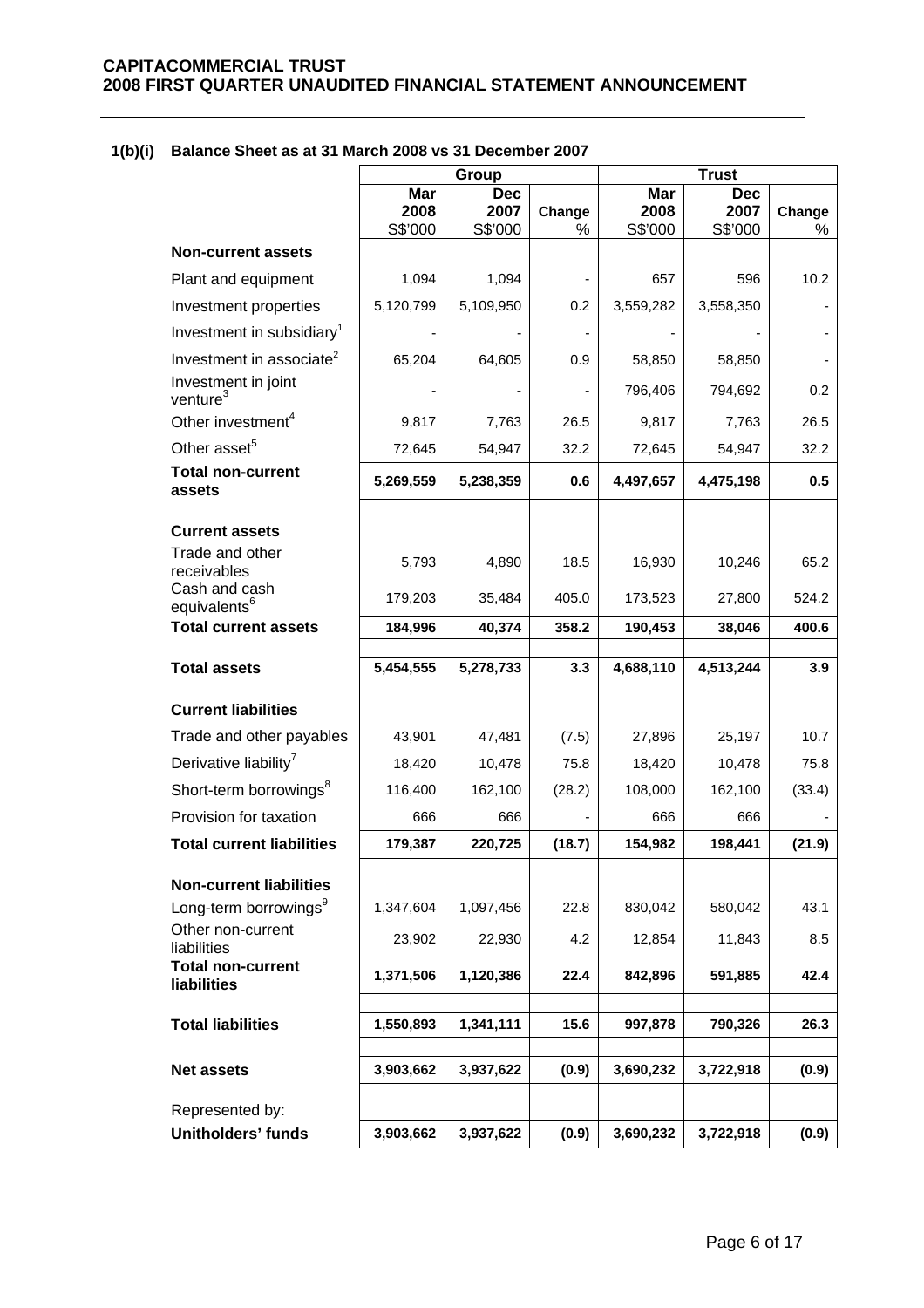### **Footnotes**

- (1) This relates to the 100% investment in CCT MTN of \$1.
- (2) This relates to the 30% investment in QCT.
- (3) This relates to the 60% joint venture interest in RCS Trust.
- (4) This relates to the investment in MCDF.
- (5) This relates to progress payments for Wilkie Edge.
- (6) The higher cash & cash equivalent is due to the proceeds received from issuance of S\$150 million 2-year fixed rate notes on 14 Mar 08.
- (7) This relates to the fair value of the interest rate swaps.
- (8) The decrease is due to the repayment of bridge loans with the proceeds from the issuance of \$100 million 3-year fixed rate notes.
- (9) The increase is due to the issuance of the \$100 million 3-year and S\$150 million 2-year fixed rate notes.

### **1(b)(ii) Aggregate amount of borrowings and debt securities**

|                                                                                                 | Group                  |                         |             | <b>Trust</b>           |                         |             |
|-------------------------------------------------------------------------------------------------|------------------------|-------------------------|-------------|------------------------|-------------------------|-------------|
|                                                                                                 | Mar<br>2008<br>S\$'000 | Dec.<br>2007<br>S\$'000 | Change<br>℅ | Mar<br>2008<br>S\$'000 | Dec.<br>2007<br>S\$'000 | Change<br>% |
| <b>Secured borrowing</b><br>Amount repayable after one<br>year<br>Less: Unamortised fees and    | 1,349,642              | 1,099,642               | 22.7        | 830,042                | 580,042                 | 43.1        |
| expenses incurred for debt<br>raising exercise (amortised<br>over the tenor of secured<br>loan) | (2,038)                | (2, 186)                | (6.8)       |                        |                         |             |
|                                                                                                 | 1,347,604              | 1,097,456               | 22.8        | 830,042                | 580,042                 | 43.1        |
| <b>Unsecured borrowing</b>                                                                      |                        |                         |             |                        |                         |             |
| Amount repayable in one year<br>or less, or on demand                                           | 116,400                | 162,100                 | (28.2)      | 108,000                | 162,100                 | (33.4)      |
|                                                                                                 | 1.464.004              | 1,259,556               | 16.2        | 938,042                | 742,142                 | 26.4        |

### **Details of any collaterals**

As security for the secured long term borrowings of S\$580.0 million, CCT has granted in favour of the lender the following:

- (i) a mortgage over the Initial Investment Properties<sup>1</sup>;
- (ii) an assignment of the insurance policies relating to the Initial Investment Properties;
- (iii) an assignment of all the rights, interest and title of CCT in relation to each of the Share Sale and Purchase Agreements and Property Sale and Purchase Agreements;
- (iv) an assignment of the agreements relating to the management of the Initial Investment Properties;
- (v) an assignment and charge of the rental proceeds and tenancy agreements of units in the Initial Investment Properties; and
- (vi) a fixed and floating charge over certain assets of CCT relating to the Initial Investment Properties.

### **Footnote**

(1) Initial Investment Properties refer to Capital Tower, 6 Battery Road, Starhub Centre, Robinson Point, Bugis Village, Golden Shoe Car Park and Market Street Car Park.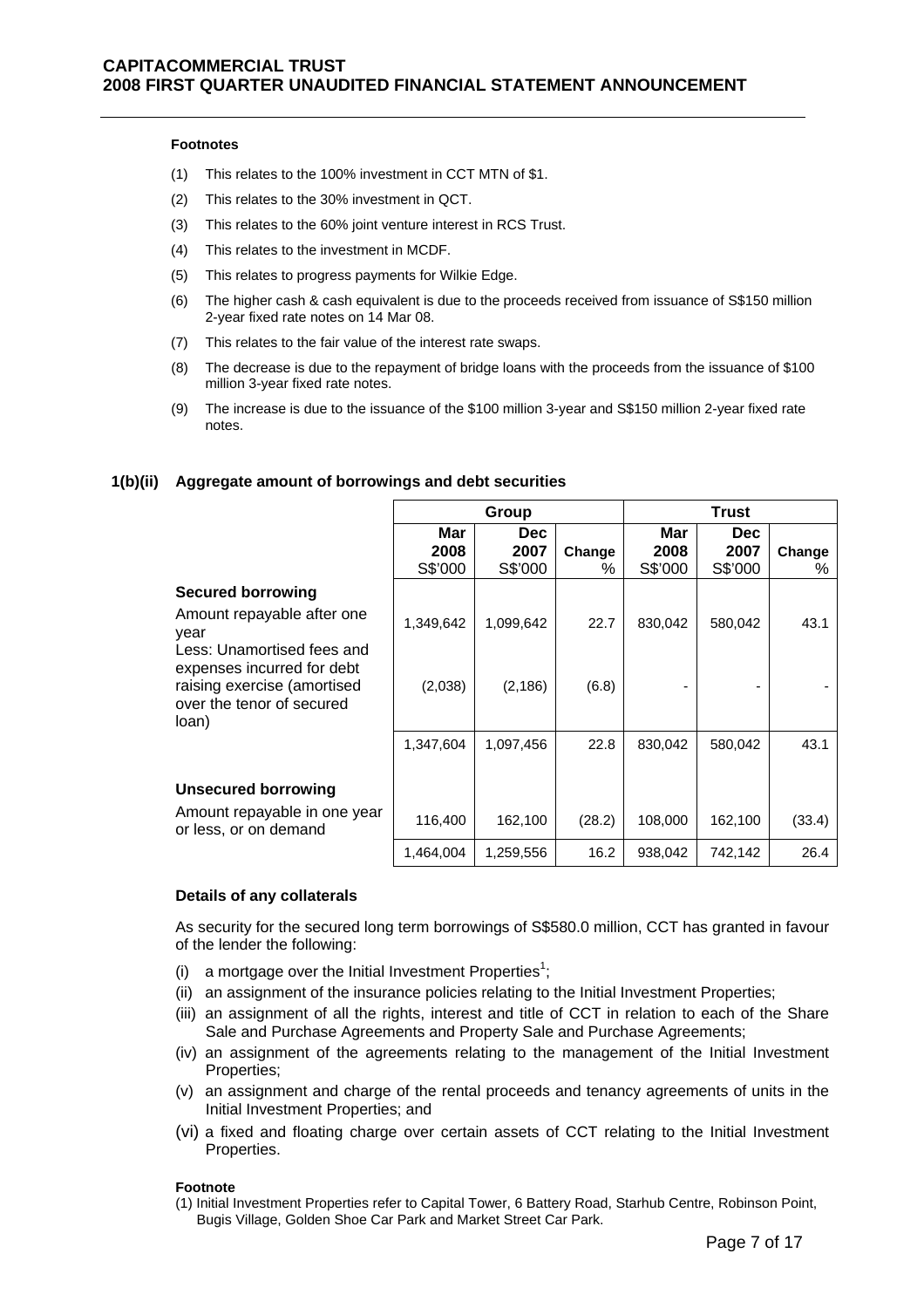As security for the secured long term borrowings of S\$866.0 million (CCT's 60% interest is S\$519.6 million), RCS Trust has granted in favour of the lender the following:

- (i) a mortgage over Raffles City which comprises Raffles City Tower, Raffles City Shopping Centre, Swissotel The Stamford, Fairmont Hotel and the Raffles City Convention Centre;
- (ii) an assignment of the insurance policies relating to Raffles City;
- (iii) an assignment of the agreements relating to the management of Raffles City;
- (iv) an assignment and charge of the rental proceeds and tenancy agreements of units in Raffles City; and
- (v) a fixed and floating charge over certain assets of RCS Trust relating to Raffles City.

As security for the short term borrowings of S\$76.0 million, CCT has granted in favour of the lender the legal assignment of the rental lease agreement of HSBC Building.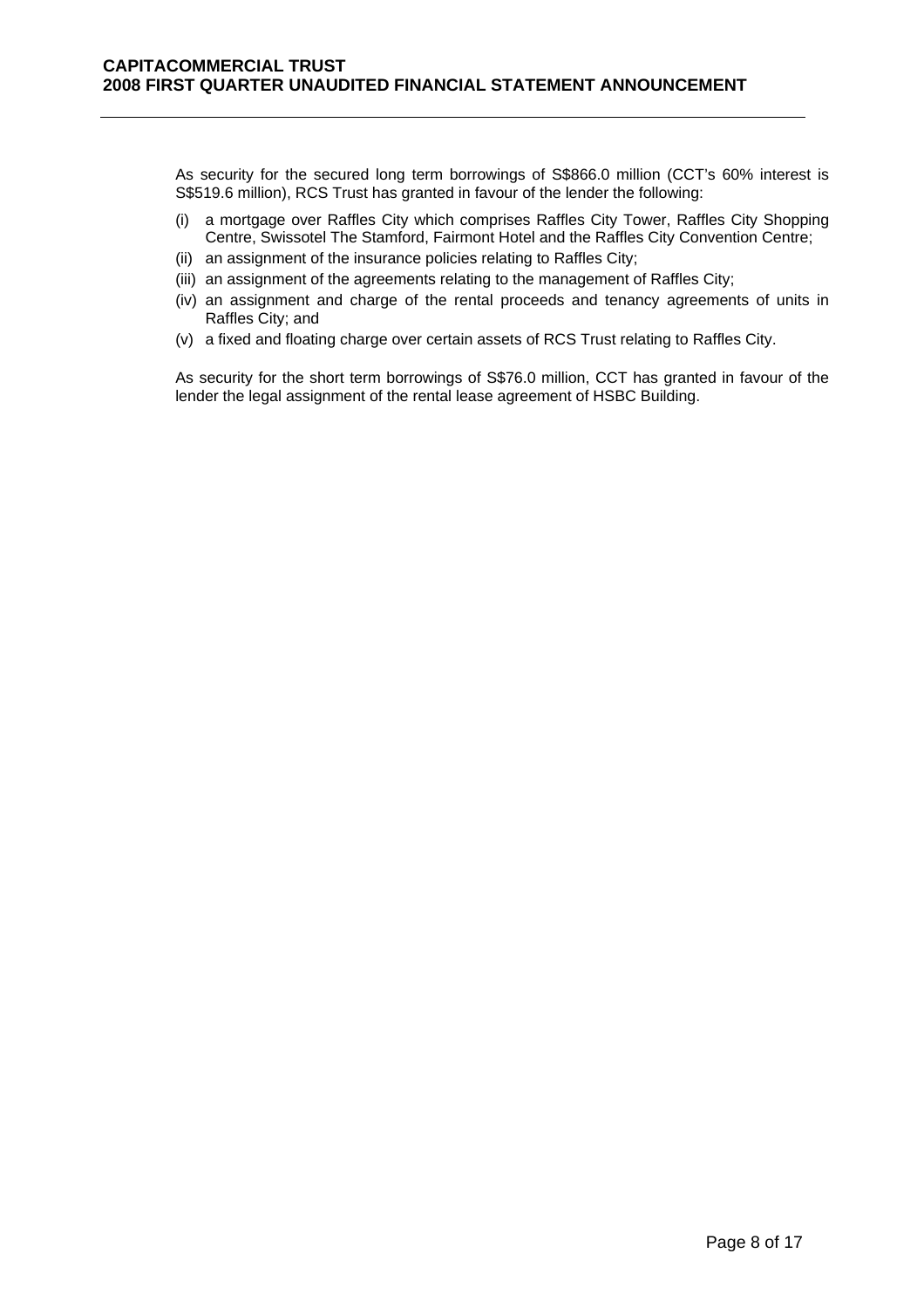# **1(c)(i) Cash flow statement (1Q 2008 vs 1Q 2007)**

|                                                             | Group     |           |  |
|-------------------------------------------------------------|-----------|-----------|--|
|                                                             | 1Q 2008   | 1Q 2007   |  |
| <b>Operating activities</b>                                 | S\$'000   | S\$'000   |  |
| Total return for the period before tax                      | 25,276    | 23,461    |  |
| <b>Adjustments for</b>                                      |           |           |  |
| Share of profit of Associate                                | (912)     |           |  |
| Amortisation of rent incentives                             | 103       | 155       |  |
| Borrowing costs                                             | 13,334    | 11,745    |  |
| Depreciation of plant and equipment                         | 140       | 87        |  |
| Allowance for doubtful debts and bad debts written<br>off   | 142       |           |  |
| Interest income                                             | (213)     | (319)     |  |
| Loss on re-measurement of financial derivatives             | 7,942     | 4,483     |  |
| Manager's management fees payable in units                  | 1,809     | 1,559     |  |
| Net foreign exchange difference                             | 239       | 1,145     |  |
| Operating income before working capital<br>changes          | 47,860    | 42,316    |  |
| <b>Changes in working capital</b>                           |           |           |  |
| Trade and other receivables                                 | (1, 143)  | (104)     |  |
| Trade and other payables                                    | (3,654)   | (277)     |  |
| Security deposits                                           | 1,499     | 686       |  |
| Cash generated from operating activities                    | 44,562    | 42,621    |  |
| <b>Investing activities</b>                                 |           |           |  |
| Capital expenditure on investment properties                | (10, 849) | (3,028)   |  |
| Distribution received from associate                        | 1,022     | 123       |  |
| Interest received                                           | 211       | 293       |  |
| Investment in MCDF                                          | (2,054)   |           |  |
| Progress payment for Wilkie Edge                            | (17, 698) |           |  |
| Purchase of plant and equipment                             | (140)     | (15)      |  |
| Cash flows from investing activities                        | (29, 508) | (2,627)   |  |
| <b>Financing activities</b>                                 |           |           |  |
| Borrowing costs paid                                        | (13, 739) | (10, 583) |  |
| Distribution to unitholders                                 | (61, 896) | (37, 325) |  |
| Issue expenses                                              |           | (284)     |  |
| Proceeds from/(Repayment of) interest bearing<br>borrowings | 204,300   | 5,000     |  |
| <b>Cash flows from financing activities</b>                 | 128,665   | (43, 192) |  |
| Increase/(Decrease) in cash and cash equivalents            | 143,719   | (3, 198)  |  |
| Cash and cash equivalents at beginning of period            | 35,484    | 41,923    |  |
| Cash and cash equivalents at end of period                  | 179,203   | 38,725    |  |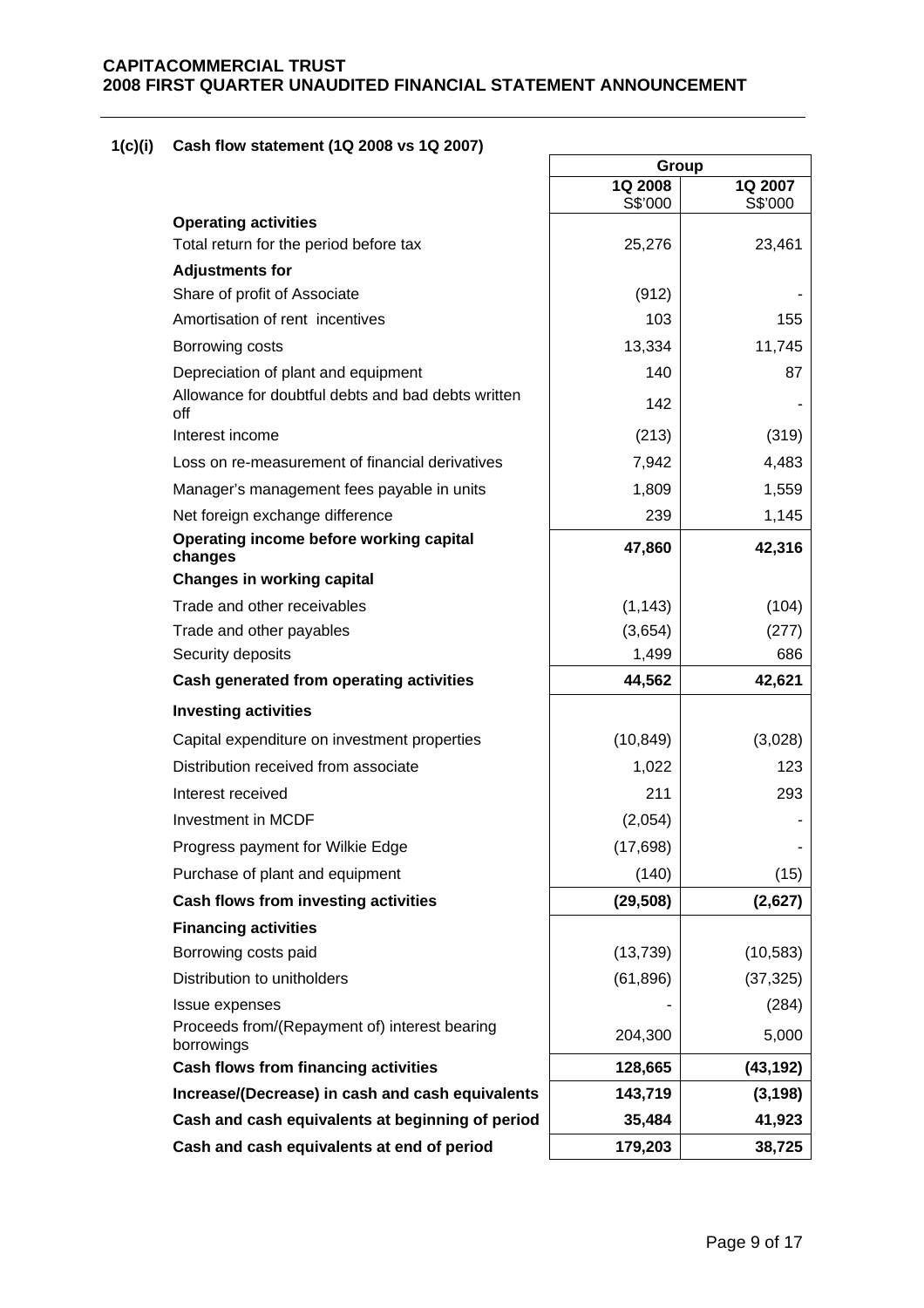|                                                                                  | Group     |           |           | <b>Trust</b> |
|----------------------------------------------------------------------------------|-----------|-----------|-----------|--------------|
|                                                                                  | 1Q 2008   | 1Q 2007   | 1Q 2008   | 1Q 2007      |
|                                                                                  | S\$'000   | S\$'000   | S\$'000   | S\$'000      |
| Balance as at beginning of<br>period                                             | 3,937,622 | 2,612,414 | 3,722,918 | 2,563,034    |
| <b>Operations</b>                                                                |           |           |           |              |
| Net increase in net assets<br>resulting from operations                          | 25,276    | 23,429    | 27,496    | 25,101       |
| Unitholders' transactions                                                        |           |           |           |              |
| Creation of new units:                                                           |           |           |           |              |
| - Manager's management fee                                                       | 1,714     | 1,513     | 1,714     | 1,513        |
| Distribution to unitholders                                                      | (61, 896) | (37, 325) | (61, 896) | (37, 325)    |
| Net decrease in net assets<br>resulting from unitholders'<br>transactions        | (60, 182) | (35, 812) | (60, 182) | (35, 812)    |
| <b>Movement in translation</b><br>reserve                                        |           |           |           |              |
| Share of reserves of associates                                                  | 102       |           |           |              |
| <b>Translation reserve</b>                                                       | 844       | 469       |           |              |
| Net increase in net assets<br>resulting from movement in<br>translation reserves | 946       | 469       |           |              |
| Total decrease in net assets                                                     | (33,961)  | (11, 914) | (32, 686) | (10, 711)    |
| Balance as at end of period                                                      | 3,903,662 | 2,600,500 | 3,690,232 | 2,552,323    |

# **1(d)(i) Statement of changes in unitholders' funds (1Q 2008 vs 1Q 2007)**

# **1(e)(i) Details of any change in the units (1Q 2008 vs 1Q 2007)**

|                                                                                                                                                  | Trust         |               |  |
|--------------------------------------------------------------------------------------------------------------------------------------------------|---------------|---------------|--|
|                                                                                                                                                  | 1Q 2008       | 1Q 2007       |  |
|                                                                                                                                                  | <b>Units</b>  | Units         |  |
| Balance as at beginning of period                                                                                                                | 1,384,692,369 | 1,382,389,511 |  |
| Issue of new units:<br>- in settlement of the manager's management fee in<br>relation to CCT's 60% interest in Raffles City<br>through RCS Trust | 722,800       | 612,993       |  |
| Balance as at end of period                                                                                                                      | 1,385,415,169 | 1,383,002,504 |  |

**2 Whether the figures have been audited, or reviewed and in accordance with which standard (eg. The Singapore Standard on Auditing 910 (Engagement to Review Financial Statements), or an equivalent standard)** 

The figures have not been audited nor reviewed by our auditors.

**3 Where the figures have been audited or reviewed, the auditor's report (including any qualifications or emphasis of matter)** 

Not applicable.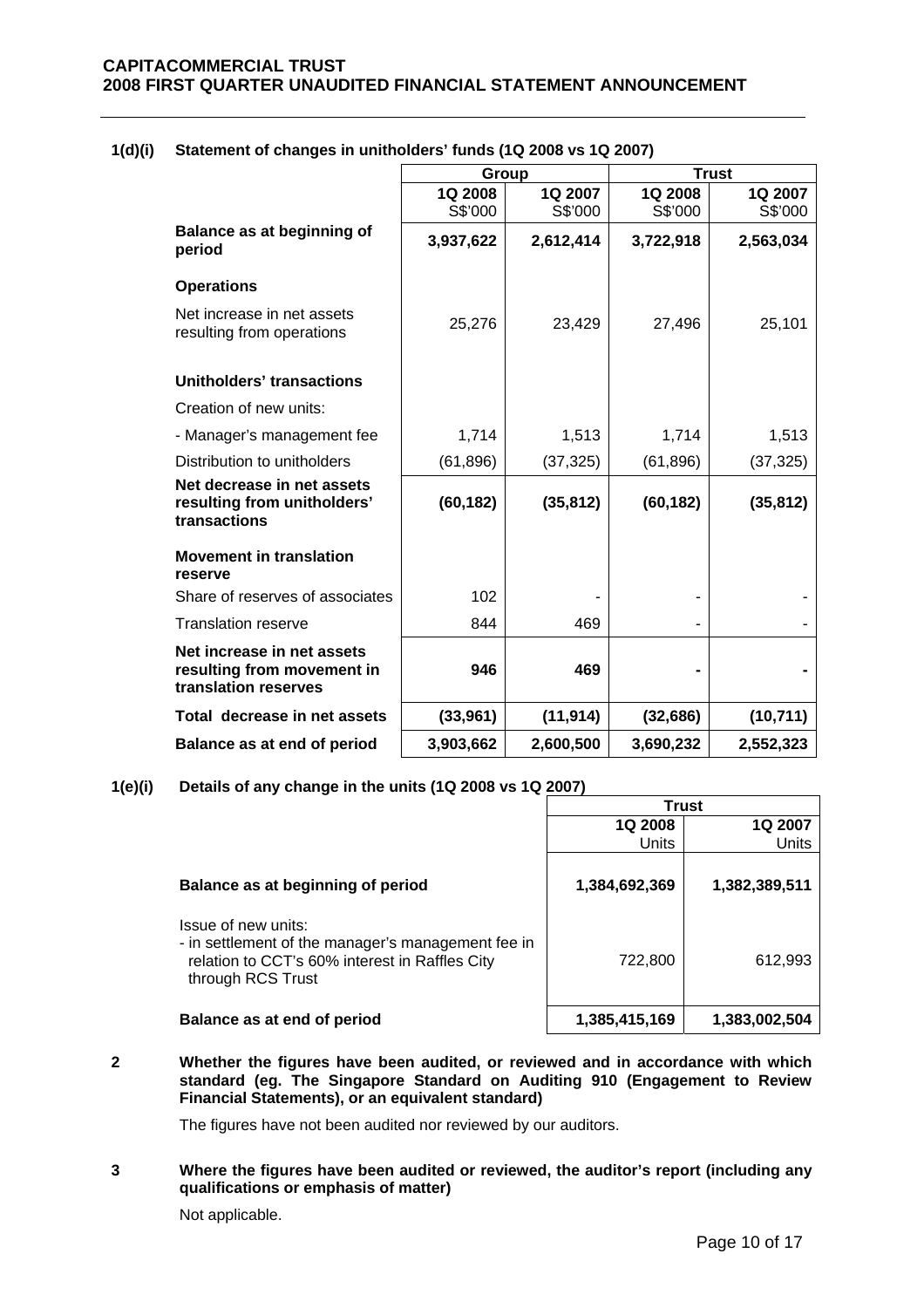### **4 Whether the same accounting policies and methods of computation as in the issuer's most recent audited annual financial statements have been complied**

The accounting policies and methods of computation applied in the financial statements for the current reporting period are consistent with the audited financial statements for the year ended 31 December 2007.

**5 If there are any changes in the accounting policies and methods of computation, including any required by an accounting standard, what has changed, as well as the reasons for, and the effect of, the change** 

Nil.

## **6 Earnings per unit ("EPU") and distribution per unit ("DPU") for the financial period**

### **Earnings per unit**

In computing the EPU, the weighted average number of units for the period/year is used for the computation.

|                                                       | Group               |               | <b>Trust</b>  |                     |
|-------------------------------------------------------|---------------------|---------------|---------------|---------------------|
|                                                       | <b>1Q 2008</b>      | 1Q 2007       | 1Q 2008       | <b>1Q 2007</b>      |
| Weighted average<br>number of units for<br>the period | 1,385,145,112       | 1,382,757,307 | 1,385,145,112 | 1,382,757,307       |
| Earnings per unit<br>(EPU)<br>Based on the            |                     |               |               |                     |
| weighted average<br>number of units for<br>the period | 1.82 $\mathfrak{c}$ | 1.69c         | 1.99c         | 1.82 $\mathfrak{c}$ |
| Based on fully diluted<br>basis                       | 1.82 $\mathfrak{c}$ | 1.69c         | 1.99c         | 1.82 $\mathfrak{c}$ |

The diluted EPU is the same as the basic EPU as there are no significant dilutive instruments in issue during the period.

### **Distribution per unit**

In computing the DPU, the number of units as at the end of each period is used for the computation. The DPU for the Group and Trust are the same.

|                                                              | 1Q 2008       | 1Q 2007       |
|--------------------------------------------------------------|---------------|---------------|
| Number of units in issue as at end of period                 | 1,385,415,169 | 1,383,002,504 |
| Distribution per unit (DPU)                                  |               |               |
| Based on the number of units in issue as at end of<br>period | 2.59c         | 2.11c         |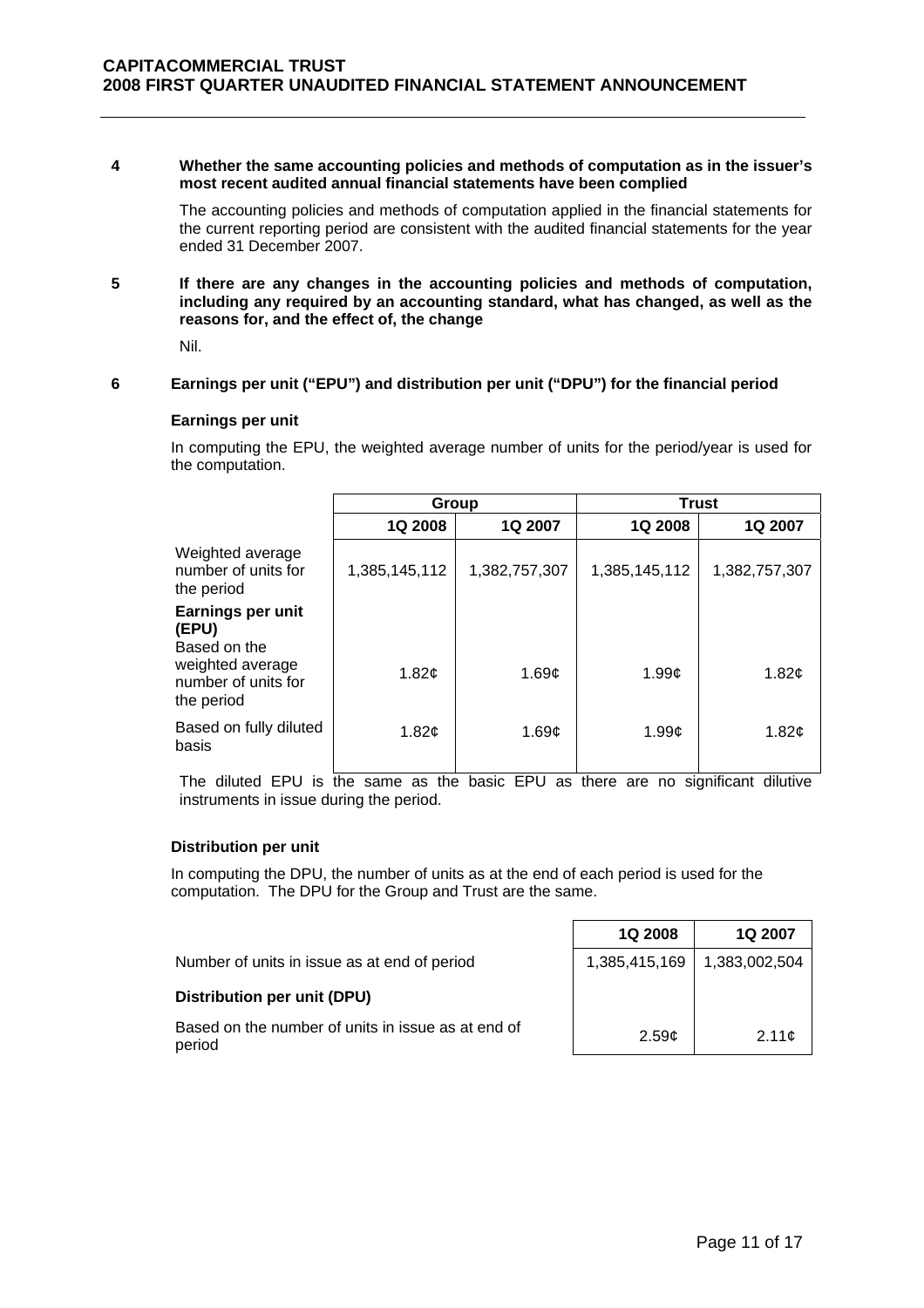**7 Net asset value ("NAV") backing per unit based on issued units at the end of the period** 

|                                                                                 | <b>Trust</b><br>Group |                |                |                |  |
|---------------------------------------------------------------------------------|-----------------------|----------------|----------------|----------------|--|
|                                                                                 | 31 Mar<br>2008        | 31 Dec<br>2007 | 31 Mar<br>2008 | 31 Dec<br>2007 |  |
| NAV per unit                                                                    | S\$2.82               | S\$2.84        | S\$2.66        | S\$2.69        |  |
| Adjusted NAV per unit<br>(excluding the distributable<br>income to unitholders) | S\$2.79               | S\$2.80        | S\$2.64        | S\$2.64        |  |

 $\overline{\phantom{0}}$ 

# **8 Review of the performance**

|                                                      | Group              |                    |                    |
|------------------------------------------------------|--------------------|--------------------|--------------------|
|                                                      | 1Q 2008<br>S\$'000 | 1Q 2007<br>S\$'000 | 4Q 2007<br>S\$'000 |
| <b>Statement of Total Return</b>                     |                    |                    |                    |
| Gross revenue                                        | 71,195             | 57,964             | 62,028             |
| Property operating expenses                          | (21, 569)          | (15,031)           | (17, 627)          |
| Net property income                                  | 49,626             | 42,933             | 44,401             |
| Interest income                                      | 213                | 319                | 318                |
| Other income                                         |                    | 428                |                    |
| Gain/(Loss) from re-measurement of<br>derivatives    | (7, 942)           | (4, 483)           | 1,357              |
| Manager's management fees                            | (3, 915)           | (3, 150)           | (3,744)            |
| <b>Trust expense</b>                                 | (284)              | (841)              | (2,731)            |
| Borrowing costs                                      | (13, 334)          | (11, 745)          | (12, 570)          |
| Loss on disposal of subsidiary                       |                    |                    | (241)              |
| Net income before share of profit of<br>associate    | 24,364             | 23,461             | 26,790             |
| Share of profit of associate (net of tax)            | 912                |                    | 7,725              |
| Net income                                           | 25,276             | 23,461             | 34,515             |
| Net change in fair value of investment<br>properties |                    |                    | 575,617            |
| Total return for the period before<br>income tax     | 25,276             | 23,461             | 610,132            |
| Income tax                                           |                    | (32)               | 447                |
| Total return for the period after<br>income tax      | 25,276             | 23,429             | 610,579            |

 $\overline{\phantom{a}}$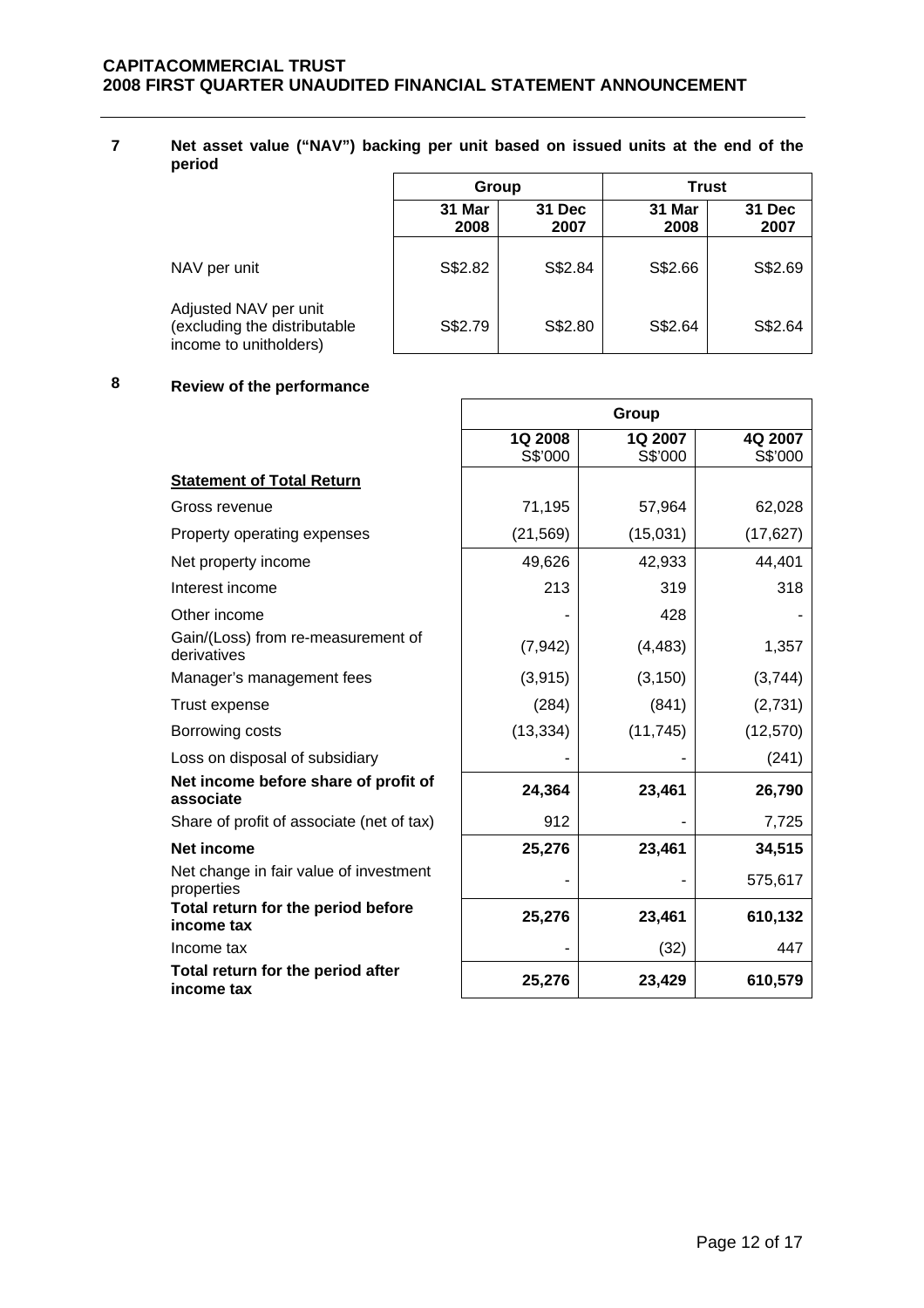|                                                     | Group                     |                    |                    |  |
|-----------------------------------------------------|---------------------------|--------------------|--------------------|--|
|                                                     | <b>1Q 2008</b><br>S\$'000 | 1Q 2007<br>S\$'000 | 4Q 2007<br>S\$'000 |  |
| <b>Distribution Statement</b>                       |                           |                    |                    |  |
| Net income before share of profit of<br>associate   | 24,364                    | 23,461             | 26,790             |  |
| Net tax adjustments                                 | 10,480                    | 5,826              | 1,094              |  |
| Adjustments                                         | 1,014                     | (39)               | 4,458              |  |
| Income available for distribution to<br>unitholders | 35,858                    | 29,248             | 32,342             |  |
| Distributable income to unitholders                 | 35,858                    | 29,248             | 32,342             |  |
|                                                     |                           |                    |                    |  |
| Earnings per unit (cents)                           | 1.82 $\mathfrak{c}$       | 1.69¢              | 44.10¢             |  |
| Distribution per unit (cents)                       | 2.59c                     | 2.11c              | 2.33 <sub>¢</sub>  |  |

### **Review of performance 1Q 2008 vs 1Q 2007**

Gross revenue of S\$71.0 million for 1Q 2008 was higher than 1Q 2007 by S\$13.2 million or 22.8%. This was due mainly to higher rental income.

Property operating expenses of S\$21.6 million was higher in 1Q 2008 by S\$6.5 million or 43.5%. This was due mainly to higher property tax, maintenance cost and marketing fees incurred.

Borrowing costs of S\$13.3 million was higher in 1Q 2008 by S\$1.6 million or 13.5% due mainly to increase in borrowings from the issuance of S\$250.0 million fixed rate notes, additional short term loan drawn for RCT Trust, and higher fixed rate interest due to re-fixing of the S\$153.3 million term loan which reverted to floating interest rate on 16 March 07. Since then, interest rate swap contracts had been put in place to fix the interest costs for periods of between 5 and 7 years.

As at 31 March 2008 the average fixed term is 3.1 years at an interest rate of 3.7%.

### **Review of performance 1Q 2008 vs 4Q 2007**

Gross revenue of S\$71.0 million for 1Q 2008 was higher than 4Q 2007 by S\$9.2 million or 14.8%. This was due mainly to higher rental income.

Property operating expenses of S\$21.6 million was higher in 1Q 2008 by S\$3.9 million or 22.4%. This was due mainly to higher property tax incurred.

Trust expense of S\$0.3 million was substantially lower in 1Q 2008 by S\$2.4 million or 89.6% compared with 4Q 2007 due to higher professional fees incurred in 4Q 2007 in relation to the establishment of the S\$1 billion Medium Term Notes program, as well as higher unitholders expenses for audit report printing costs.

Borrowing costs of S\$13.3 million was higher in 1Q 2008 by S\$0.8 million or 6.1% due mainly to increase in borrowings from the issuance of the S\$250.0 million fixed rate notes for CCT and also additional short term loan drawn down for RCS Trust.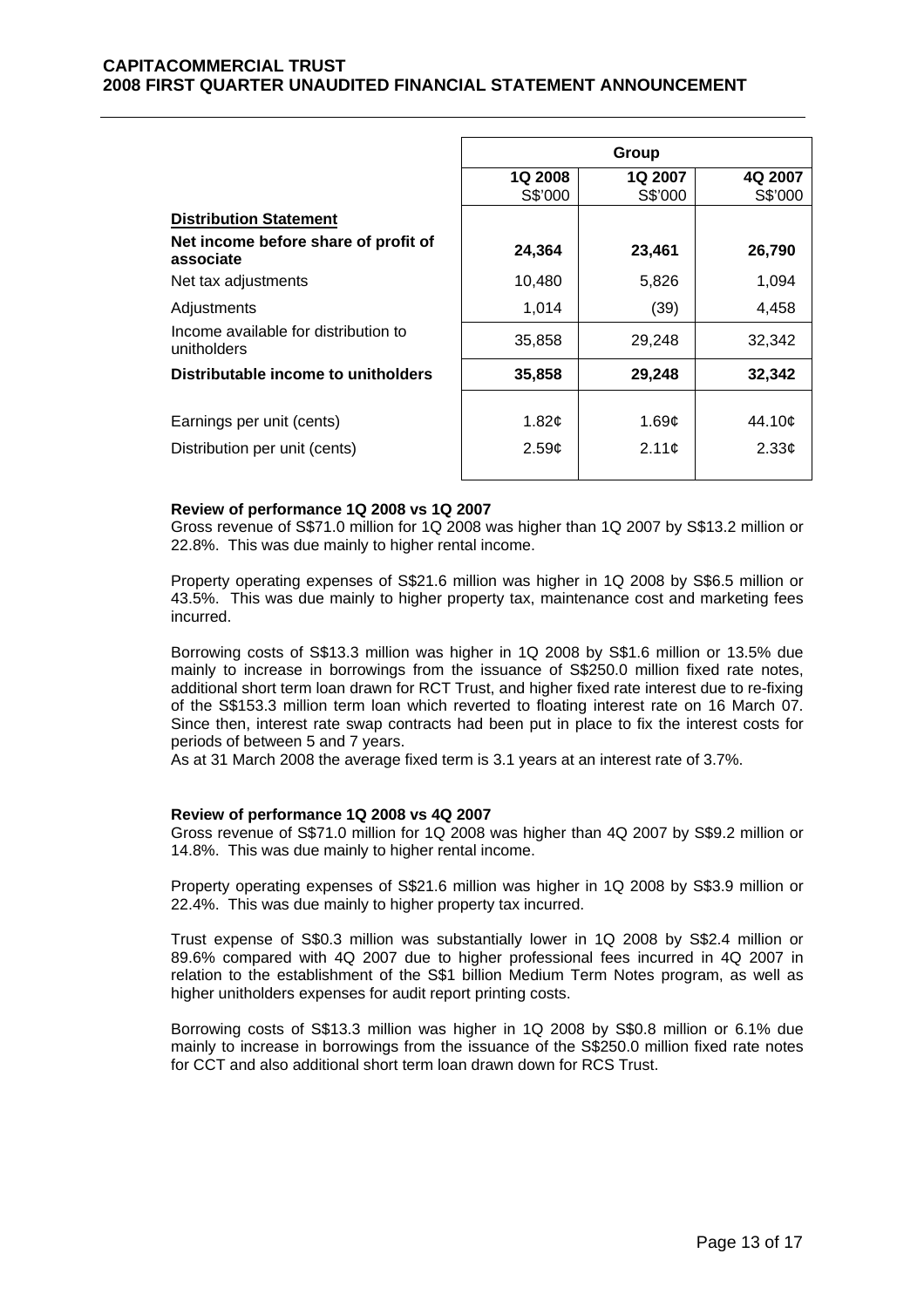## **9 Variance between the forecast or prospectus statement (if disclosed previously) and the actual results**

**9(i) Statement of Total Return (Actual vs Forecast)** 

|                                                        | 1 January 2008 to 31 March 2008 |                                  |             |
|--------------------------------------------------------|---------------------------------|----------------------------------|-------------|
|                                                        | <b>Actual</b><br>S\$'000        | Forecast <sup>1</sup><br>S\$'000 | Change<br>% |
| Gross rental income                                    | 64,968                          | 61,125                           | 6.3         |
| Car park income                                        | 3,951                           | 3,770                            | 4.8         |
| Other income                                           | 2,276                           | 1,721                            | 32.2        |
| <b>Gross revenue</b>                                   | 71,195                          | 66,616                           | 6.9         |
| Property management fees                               | (1,958)                         | (1,803)                          | 8.6         |
| Property tax                                           | (9, 136)                        | (8,007)                          | 14.1        |
| Other property operating expenses                      | (10, 475)                       | (11, 190)                        | (6.4)       |
| <b>Property operating expenses</b>                     | (21, 569)                       | (21,000)                         | 2.7         |
| Net property income                                    | 49,626                          | 45,616                           | 8.8         |
| Interest income                                        | 213                             | 71                               | 200.0       |
| Loss from re-measurement of derivatives                | (7, 942)                        |                                  | Nm.         |
| Manager's management fees                              | (3,915)                         | (3,522)                          | 11.2        |
| <b>Trust expenses</b>                                  | (284)                           | (728)                            | (61.0)      |
| Borrowing costs                                        | (13, 334)                       | (12,600)                         | 5.8         |
| Net income before share of profit of associate         | 24,364                          | 28,837                           | (15.5)      |
| Share of profit of associate (net of tax)              | 912                             | 924                              | (1.3)       |
| Total return for the period/ year before income<br>tax | 25,276                          | 29,761                           | (15.1)      |
| <b>Distribution Statement</b>                          |                                 |                                  |             |
| Net income before share of profit of associate         | 24,364                          | 28,837                           | (15.5)      |
| Net tax adjustments                                    | 10,480                          | 2,252                            | 365.4       |
| Other adjustments                                      | 1,014                           | 924                              | 9.7         |
| Income available for distribution to<br>unitholders    | 35,858                          | 32,013                           | 12.0        |
| Distribution per unit (in cents)                       |                                 |                                  |             |
| For the period                                         | 2.59c                           | 2.31c                            | 12.1        |
| <b>Annualised</b>                                      | 10.42¢                          | 9.29c                            | 12.2        |

**Footnotes**

(1) The forecast is based on management's forecast for the period 1 January 2008 to 31 March 2008. This, together with the forecast for the period 1 April 2008 to 31 December 2008, is the forecast shown in the CCT Circular.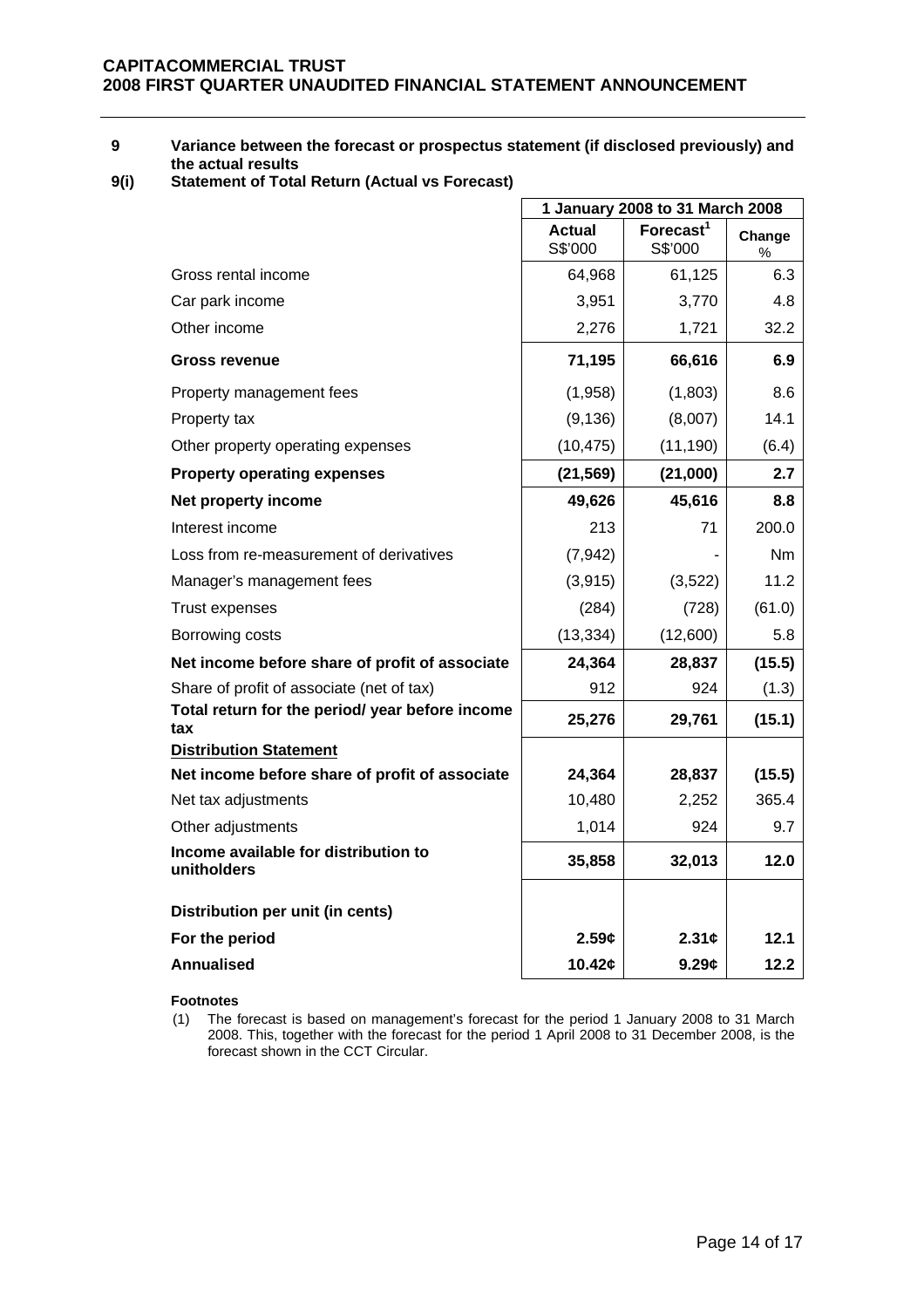### **9(ii) Breakdown of total gross revenue (by property)**

|                               | 1 January 2008 to 31 March 2008 |                            |             |
|-------------------------------|---------------------------------|----------------------------|-------------|
|                               | <b>Actual</b><br>S\$'000        | <b>Forecast</b><br>S\$'000 | Change<br>% |
| <b>Capital Tower</b>          | 12,178                          | 12,077                     | 0.8         |
| 6 Battery Road                | 16,459                          | 13,738                     | 19.8        |
| <b>HSBC Building</b>          | 2,184                           | 2,184                      |             |
| <b>Starhub Centre</b>         | 3,347                           | 3,253                      | 2.9         |
| <b>Robinson Point</b>         | 2,012                           | 1,957                      | 2.8         |
| <b>Bugis Village</b>          | 2,462                           | 2,315                      | 6.3         |
| Golden Shoe Car Park          | 2,728                           | 2,534                      | 7.7         |
| <b>Market Street Car Park</b> | 1,340                           | 1,488                      | (9.9)       |
| <b>Sub-Total</b>              | 42,710                          | 39,546                     | 8.0         |
| 60% Interest in Raffles City  | 28,485                          | 27,070                     | 5.2         |
| Total gross revenue           | 71,195                          | 66,616                     | 6.9         |

## **9(iii) Breakdown of net property income (by property)**

|                              | 1 January 2008 to 31 March 2008 |                                  |             |
|------------------------------|---------------------------------|----------------------------------|-------------|
|                              | <b>Actual</b><br>S\$'000        | Forecast <sup>1</sup><br>S\$'000 | Change<br>% |
| <b>Capital Tower</b>         | 7,137                           | 6,713                            | 6.3         |
| 6 Battery Road               | 11,826                          | 9,555                            | 23.8        |
| <b>HSBC Building</b>         | 2,146                           | 2,135                            | 0.5         |
| <b>Starhub Centre</b>        | 2,054                           | 1,992                            | 3.1         |
| Robinson Point               | 1,239                           | 1,226                            | 1.1         |
| <b>Bugis Village</b>         | 1,946                           | 1,756                            | 10.8        |
| Golden Shoe Car Park         | 1,986                           | 1,786                            | 11.2        |
| Market Street Car Park       | 784                             | 1,028                            | (23.7)      |
| Sub-Total                    | 29,118                          | 26,191                           | 11.2        |
| 60% Interest in Raffles City | 20,508                          | 19,425                           | 5.6         |
| Total net property income    | 49,626                          | 45,616                           | 8.8         |

### **Footnotes**

(1) The forecast is based on management's forecast for the period 1 January 2008 to 31 March 2008. This, together with the forecast for the period 1 April 2008 to 31 December 2008, is the forecast shown in the CCT Circular.

### **Review of the performance for 1Q 2008 actual vs forecast**

Gross revenue of S\$71.2 million was higher than forecast by S\$4.6 million or 6.9% on a portfolio basis. This was due mainly to the contribution from increased rental income.

Net property income of S\$49.6 million was higher than forecast by S\$4.0 million or 8.8% due to higher revenue and lower maintenance cost. This has been partially offset by higher property tax.

The trust expenses of S\$0.3 million was lower than forecast by S\$0.4 million or 61.0% due to lower professional fees & unitholders expenses incurred.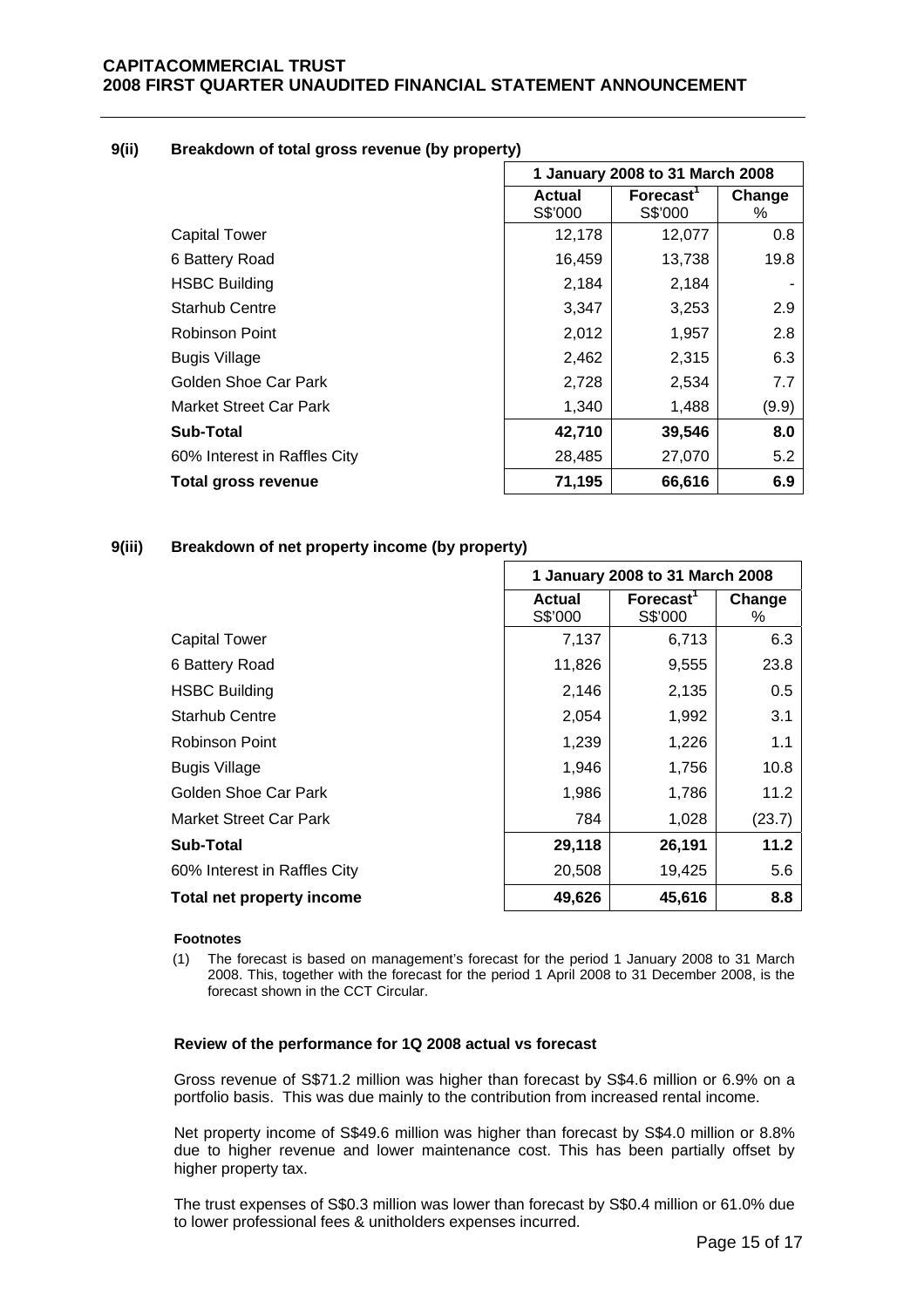The net tax adjustment included the add-back of the loss from measurement of derivatives and the management fees paid in units (for RCS Trust) which were non-tax deductible items.

### **10 Commentary on the competitive conditions of the industry in which the group operates and any known factors or events that may affect the group in the next reporting period and the next 12 months**

The Singapore economy has not only averted a technical recession but growth picked up pace in 1Q 2008. Advance estimates by the Ministry of Trade and Industry showed that real GDP rose by 7.2% on a year-on-year basis in 1Q 2008, faster than the 5.4% gain in the previous quarter. On a quarter-on-quarter seasonally adjusted annualised basis, real GDP expanded by 16.9%, after declining by 4.8% in the previous quarter. Despite the unexpected rebound in 1Q 2008, the Monetary Authority of Singapore expects economic growth to ease in the next few quarters as global prospects have worsened over the last few months.

Singapore's office rents continued to rise in 1Q 2008, driven by demand from banks and financial institutions and growth in support business services such as legal and IT firms. International property consultants, Jones Lang LaSalle and CB Richard Ellis ("CBRE"), have reported that Grade A office rents grew more than 8% in 1Q 2008, albeit at a slower rate compared to the preceding quarter . According to CBRE, prime office rents averaged S\$16.00 psf per month while Grade A office rents averaged S\$18.65 psf per month in 1Q 2008, reflecting respective increases of 6.7% and 8.7% from the preceding quarter. Rising rents as well as shortage of space within the CBD has led to some tenants relocating to refurbished state offices, business parks and the fringe areas.

The US sub-prime mortgage crisis has continued to affect credit and financial markets in the first quarter of the year with financial institutions making further write-downs to their exposures. Liquidity remains tight and credit spread has widened further, but base interest rates (namely, swap rates) have also trended down. Lenders are cautious but are still keen on lending to corporates with good credit standing and strong balance sheets. CCT has issued two tranches of MTNs during the first quarter, \$100m in Jan 08 for 3 years at 3.15% per annum and \$150m in Mar 08 for 2 years at 3.05% per annum, lower than its average cost of fund of 3.9% per annum prior to the issues.

## **Outlook for 2008**

Notwithstanding the uncertainty of the effect of the US sub-prime mortgage market, the manager of CCT expects to perform better than the forecast distribution of 10.04 cents per unit for the financial year 1 January 2008 to 31 December 2008. This is due to the positive rent reversions anticipated for the leases in CCT's portfolio that are expiring in 2008 given Singapore's tight office supply and the manager's ability to lock in relatively lower interest costs. The forecast distribution was made in the CCT Circular dated 5 November 2007 for the acquisition of Wilkie Edge.

## **11 Distributions**

| 11(a) | <b>Current financial period</b>                              |     |  |  |
|-------|--------------------------------------------------------------|-----|--|--|
|       | Any distributions declared for the current financial period? | No. |  |  |

## **11(b) Corresponding period of the preceding financial period**

Any distributions declared for the corresponding period of the Any distributions declared for the corresponding period of the No.<br>immediate preceding financial periods?

# **12 If no distribution has been declared/recommended, a statement to that effect**  NA